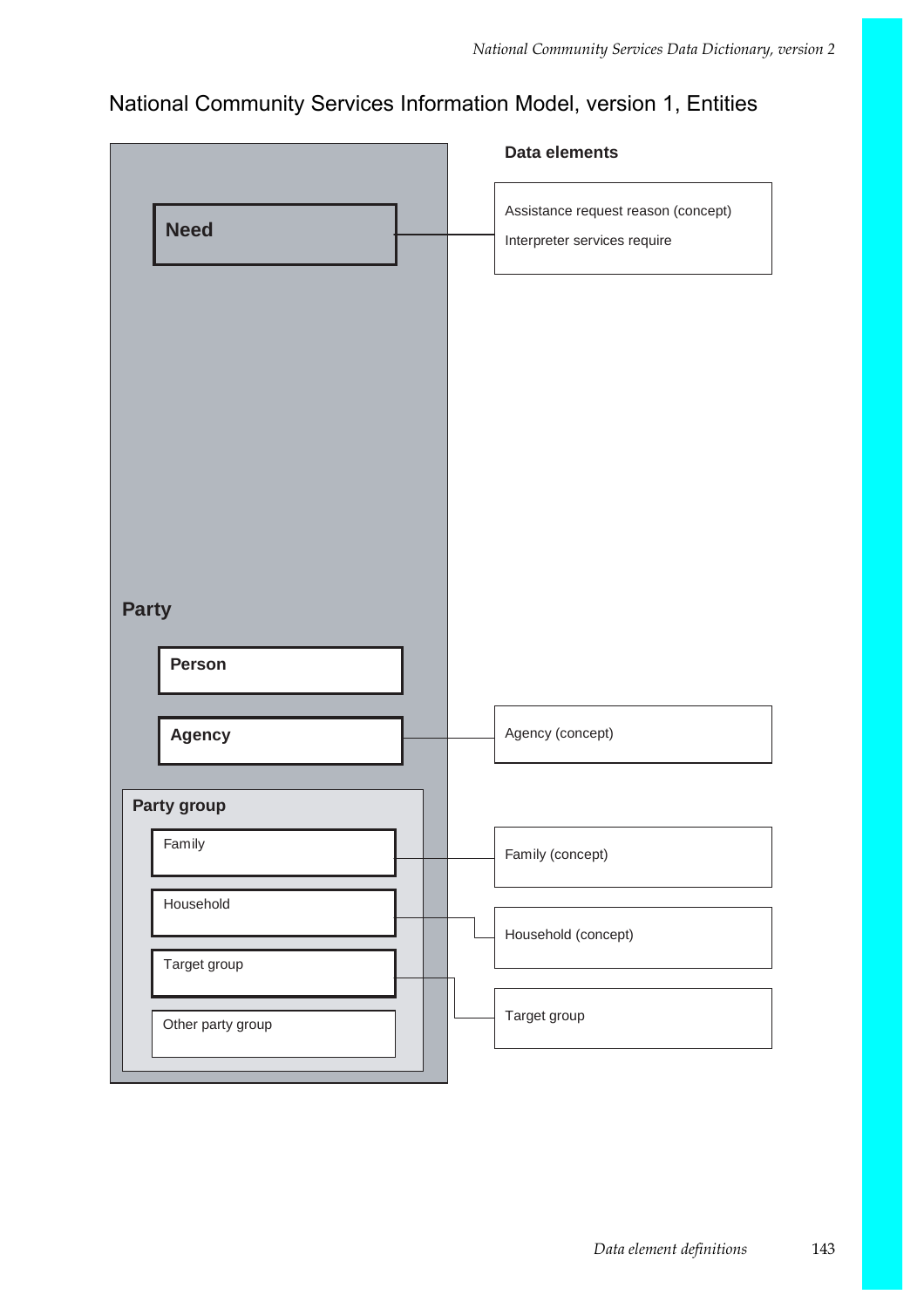## **Assistance request reason**

| New                 | <b>Status</b>  | Effective Date | $ Reg.$ Auth.  | ID No. |
|---------------------|----------------|----------------|----------------|--------|
|                     | <b>CURRENT</b> | 1/07/2000      | <b>NCSIMG</b>  | 000584 |
| NCSI Model Location |                | Data Class     | <b>Version</b> |        |
| Need                |                |                | Cross-Program  |        |

### **Identifying and definitional attributes**

| Data element type: | DATA CONCEPT                                                                                                                                                                                                                                                                                                                                                                                                                                                                                                                                                                                                                                                  |
|--------------------|---------------------------------------------------------------------------------------------------------------------------------------------------------------------------------------------------------------------------------------------------------------------------------------------------------------------------------------------------------------------------------------------------------------------------------------------------------------------------------------------------------------------------------------------------------------------------------------------------------------------------------------------------------------|
| Definition:        | The reason(s) why a person has sought or requires assistance from a community<br>services agency.                                                                                                                                                                                                                                                                                                                                                                                                                                                                                                                                                             |
| Context:           | To better identify the needs of clients, to identify needs that are not being met and<br>to target assistance to clients more effectively:                                                                                                                                                                                                                                                                                                                                                                                                                                                                                                                    |
|                    | A person may seek or require assistance for a number of reasons, some of which<br>are the immediate presenting reason, while others will be underlying or longer<br>term reasons. These will require particular and usually different responses and<br>services.                                                                                                                                                                                                                                                                                                                                                                                              |
|                    | For example, a person's immediate reason for seeking assistance may be that they<br>have lost their accommodation and require accommodation support. However,<br>the underlying reasons as to why they have no accommodation may be because<br>of a psychiatric condition, alcohol or drug dependency, a gambling addiction, or<br>because they are being abused at home. These underlying reasons may or may<br>not have directly resulted in the homelessness, but have been contributing<br>factors. Underlying reasons for a person requiring a service are likely to be<br>complex and more difficult to ascertain than the immediate presenting reason. |
|                    | A second example is in child protection. Many children that come to the attention<br>of community services agencies as being in need of care and protection come<br>from families in crisis (for example, parents have psychiatric illnesses, financial<br>stress, domestic violence etc). Without providing a service to the family as well as<br>the child then the child is likely to be re-notified.                                                                                                                                                                                                                                                      |
|                    | Providing a service for the client's immediate need will not necessarily assist the<br>client in the longer term, resulting in the client continually requiring short term<br>assistance, while at the same time continuing to have an underlying problem or<br>need that is not being addressed.                                                                                                                                                                                                                                                                                                                                                             |
|                    | Therefore by attempting to collect information on both the immediate and the<br>underlying reasons for a person's current situation, agencies may be able to better<br>assist them both in the short and longer term, while at the same time more<br>effectively utilising the services available.                                                                                                                                                                                                                                                                                                                                                            |
|                    | Many children that come to the attention of community services agencies as being<br>in need of care and protection come from families in crisis (for example, parents<br>have psychiatric illnesses, financial stress, domestic violence etc).                                                                                                                                                                                                                                                                                                                                                                                                                |

#### **Relational attributes**

*Related data:*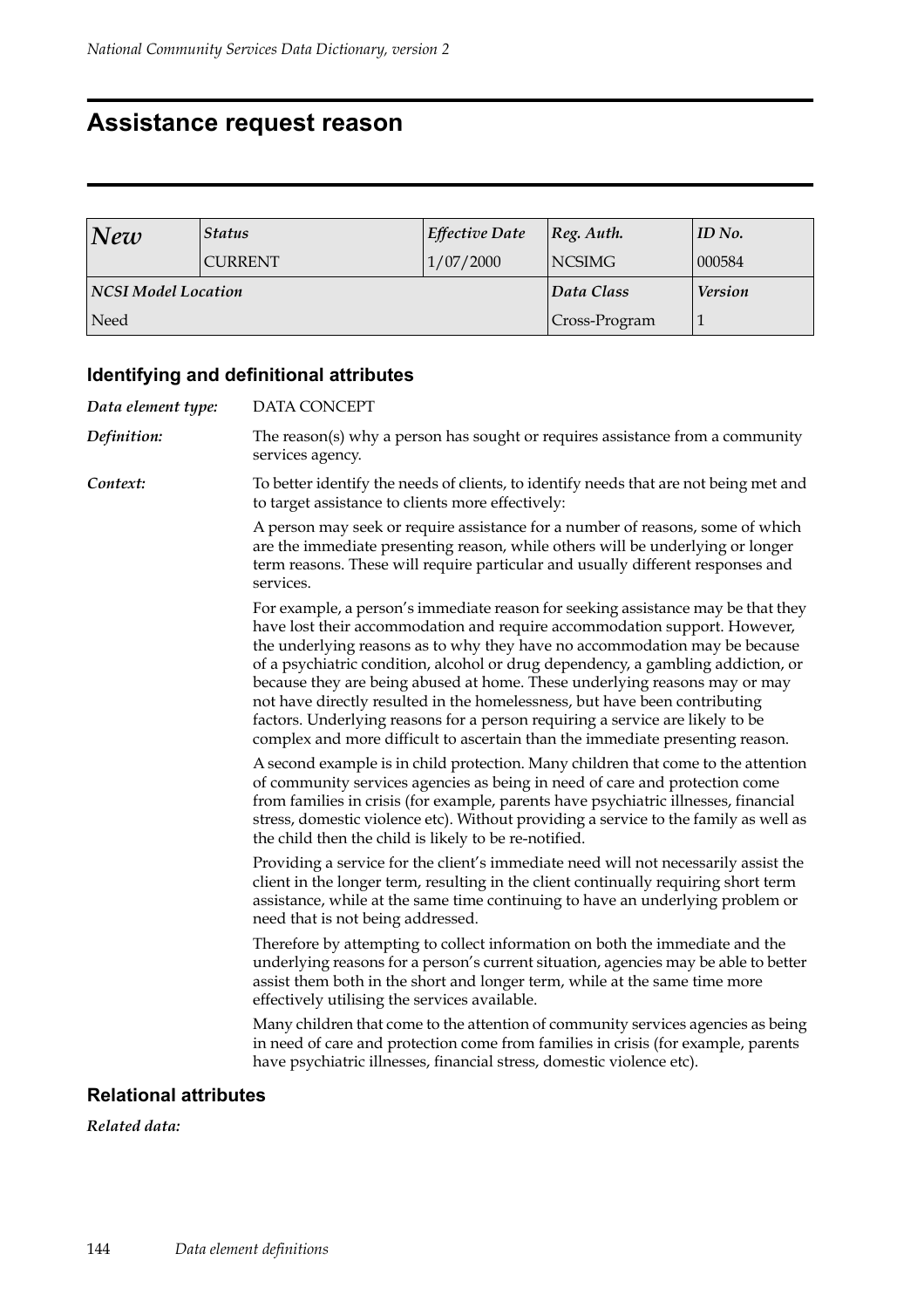# **Assistance request reason** *(continued)*

| Source document:     |                                                                                                                                                                                                                                                                                                                                                            |
|----------------------|------------------------------------------------------------------------------------------------------------------------------------------------------------------------------------------------------------------------------------------------------------------------------------------------------------------------------------------------------------|
| Source organisation: | Australian Institute of Health and Welfare                                                                                                                                                                                                                                                                                                                 |
| Comments:            | Further research is required to develop a data domain to enable the<br>measurement of this concept.                                                                                                                                                                                                                                                        |
|                      | It is possible that a number of data elements could be developed out of this<br>concept, such as 'Immediate reason for seeking assistance' and 'Underlying<br>reason for seeking assistance'. Such items would need a great deal of<br>consultation with input from community service agencies to develop<br>meaningful, and well structured data domains. |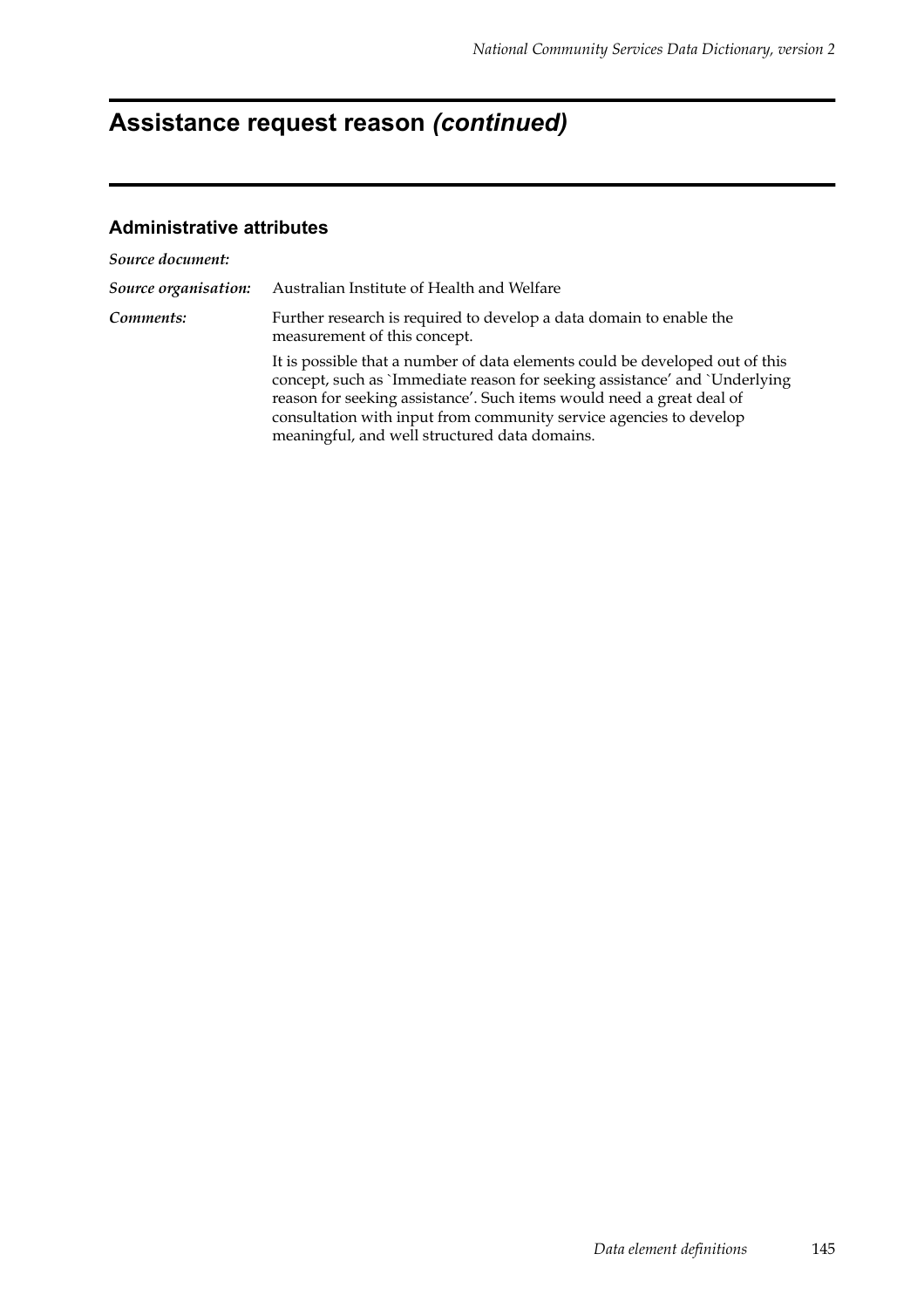## **Interpreter services required**

| Revised                    | <b>Status</b>  | <b>Effective Date</b> | $ Reg.$ Auth.  | ID No. |
|----------------------------|----------------|-----------------------|----------------|--------|
|                            | <b>CURRENT</b> | 1/07/2000             | <b>NCSIMG</b>  | 000525 |
| <b>NCSI Model Location</b> |                | Data Class            | <b>Version</b> |        |
| Need                       |                |                       | Cross-Program  |        |

### **Identifying and definitional attributes**

| Data element type: | <b>DATA ELEMENT</b>                                                                                      |
|--------------------|----------------------------------------------------------------------------------------------------------|
| Definition:        | Requirement for interpreter services ( $\gamma$ es/no) as perceived by the person<br>seeking assistance. |
| Context:           | This information is essential in order to assist in planning for provision of<br>interpreter services.   |

#### **Relational and representational attributes**

| Datatype:           | Numeric  |                                                                                                                                                                                        |                               |  | Representational form:                                              | CODE |
|---------------------|----------|----------------------------------------------------------------------------------------------------------------------------------------------------------------------------------------|-------------------------------|--|---------------------------------------------------------------------|------|
| Field size:         | Min. 1   |                                                                                                                                                                                        | Max. $1$                      |  | Representational layout: N                                          |      |
| Data domain:        | $\theta$ |                                                                                                                                                                                        | Interpreter not required      |  |                                                                     |      |
|                     | 1        |                                                                                                                                                                                        | Interpreter required          |  |                                                                     |      |
| Guide for use:      |          |                                                                                                                                                                                        |                               |  |                                                                     |      |
| Collection methods: |          |                                                                                                                                                                                        |                               |  |                                                                     |      |
| Related data:       |          |                                                                                                                                                                                        |                               |  | Supersedes previous data element Interpreter services required v.1. |      |
|                     |          |                                                                                                                                                                                        | Related to the data elements: |  |                                                                     |      |
|                     |          | Main language other than English spoken at home v.2,<br>First language spoken v.2,<br>Country of birth v.2,<br>Year of arrival in Australia v.2,<br>Proficiency in spoken English v.1. |                               |  |                                                                     |      |

| Source document:     | AIHW: 1999. National Health Data Dictionary, version 9. Catalogue No. HWI 24.<br>Canberra: AIHW. |
|----------------------|--------------------------------------------------------------------------------------------------|
| Source organisation: | National Health Data Committee                                                                   |
| Comments:            |                                                                                                  |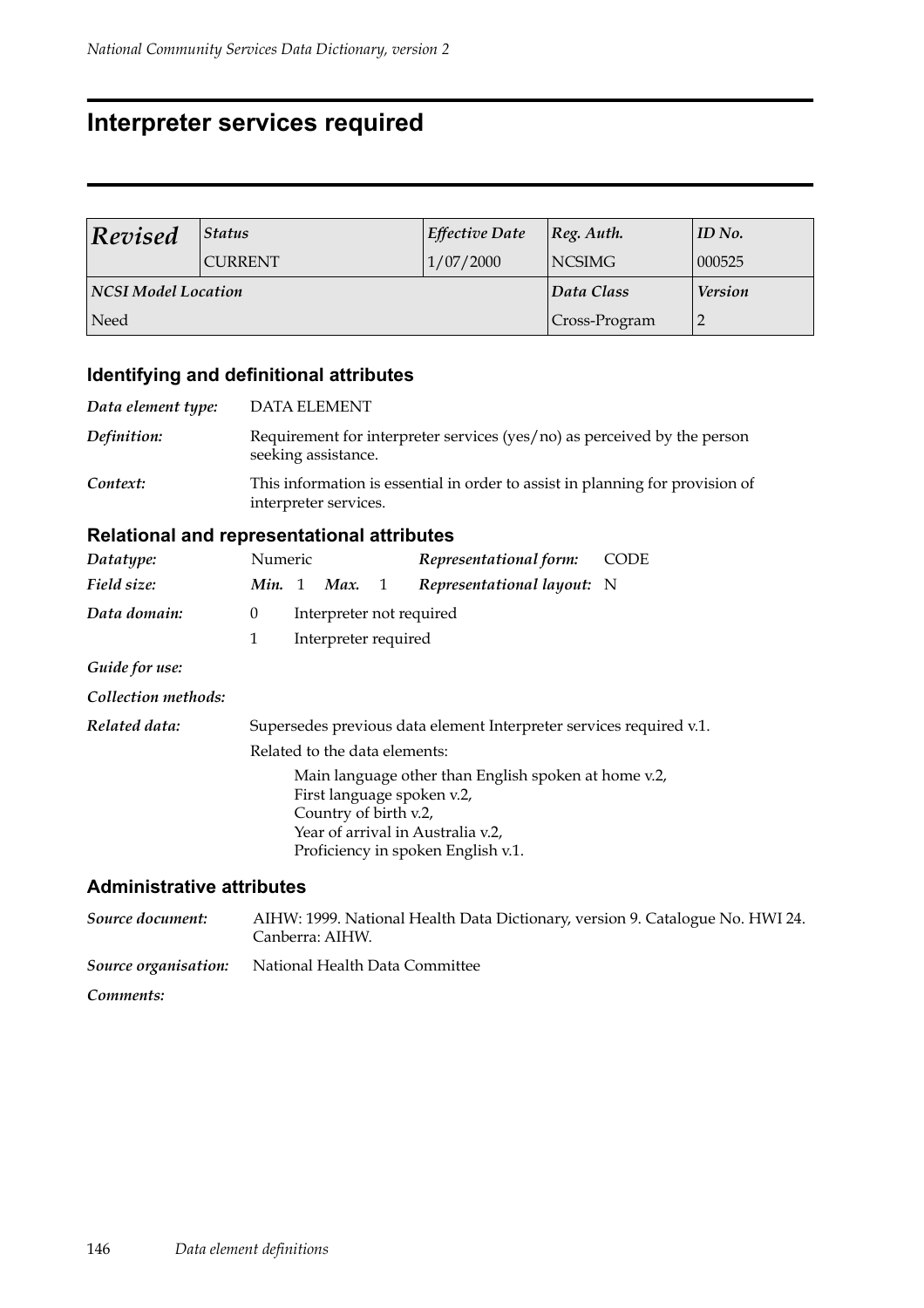# **Agency**

| New                 | <b>Status</b>  | <b>Effective Date</b> | $\vert$ Reg. Auth. | ID No. |
|---------------------|----------------|-----------------------|--------------------|--------|
|                     | <b>CURRENT</b> | 1/07/2000             | NCSIMG             | 000544 |
| NCSI Model Location |                | Data Class            | <b>Version</b>     |        |
| Party/agency        |                | Cross-Program         |                    |        |

## **Identifying and definitional attributes**

| Data element type: | DATA CONCEPT                                                                                                                                                                                                                                                                                                                                                                                    |
|--------------------|-------------------------------------------------------------------------------------------------------------------------------------------------------------------------------------------------------------------------------------------------------------------------------------------------------------------------------------------------------------------------------------------------|
| Definition:        | An organisation or organisational sub-unit that is responsible for the provision of<br>assistance to clients.                                                                                                                                                                                                                                                                                   |
| Context:           | Defining agency is extremely important for data collection, as it is the level at<br>which most data are collected in the community services area.                                                                                                                                                                                                                                              |
|                    | An agency may or may not directly provide the services to clients, but is<br>responsible for their provision, whether directly, administratively or via<br>allocation of funds.                                                                                                                                                                                                                 |
|                    | Sometimes agencies may contract out or broker the assistance required by their<br>clients to other service providers. Although the agency may not directly provide<br>the assistance in these cases, the agency paying for the assistance to clients is<br>considered responsible for that assistance and should be able to report on those<br>clients and the assistance they receive.         |
|                    | Regardless of the way in which an organisation is funded, an agency is the level<br>of the organisation responsible for service provision to clients. In some instances<br>one organisation will have more than one or many agencies.                                                                                                                                                           |
|                    | Relational and representational attributes                                                                                                                                                                                                                                                                                                                                                      |
| Guide for use:     | Different collections define agency differently according to their context and<br>varying need for information on the different levels of organisations providing<br>community services. Individual data collections will therefore need to further<br>specify what an agency is for their collection purposes.                                                                                 |
|                    | Agencies may be government or non-government organisations.                                                                                                                                                                                                                                                                                                                                     |
|                    | In the SAAP National Data Collection, SAAP agencies are defined as `The body<br>or establishment which receives a specified amount of money (SAAP funds) to<br>provide a SAAP service. The agency is the level at which data are collected'.                                                                                                                                                    |
|                    | In the HACC Data Dictionary however, a HACC agency is defined as `A HACC<br>funded organisation or organisational sub-unit that is responsible for the direct<br>provision of HACC funded assistance to clients'.                                                                                                                                                                               |
|                    | In Children's Services, agency most closely corresponds to the definition of<br>Service Provider `The entity (individual, agency, organisation, body or<br>enterprise) that provides the service(s)'.                                                                                                                                                                                           |
|                    | At this point in time the NCSDD definition of agency is of necessity quite broad.<br>As agency is generally the level at which the responsibility for service provision<br>lies and at which data are collected. As there are different needs for data<br>collection in different areas, a more precise definition would be too narrow to<br>encompass all community services data collections. |
| Related data:      |                                                                                                                                                                                                                                                                                                                                                                                                 |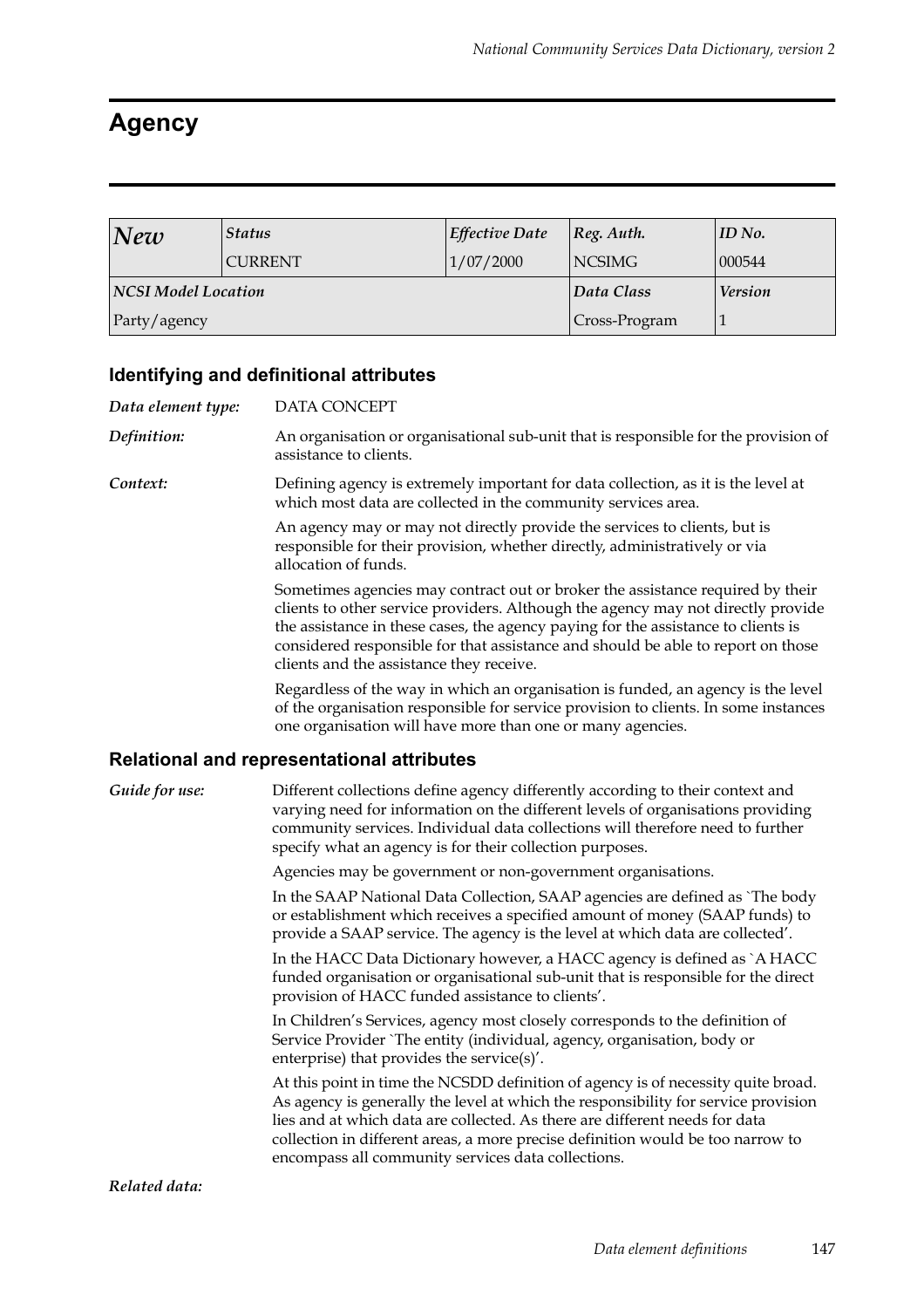# **Agency** *(continued)*

| Source document: | AIHW: 1999. SAAP National Data Collection Data Dictionary Version 1.1.<br>Canberra: AIHW. |
|------------------|-------------------------------------------------------------------------------------------|
|                  | <b>Source organisation:</b> Australian Institute of Health and Welfare                    |
| Comments:        |                                                                                           |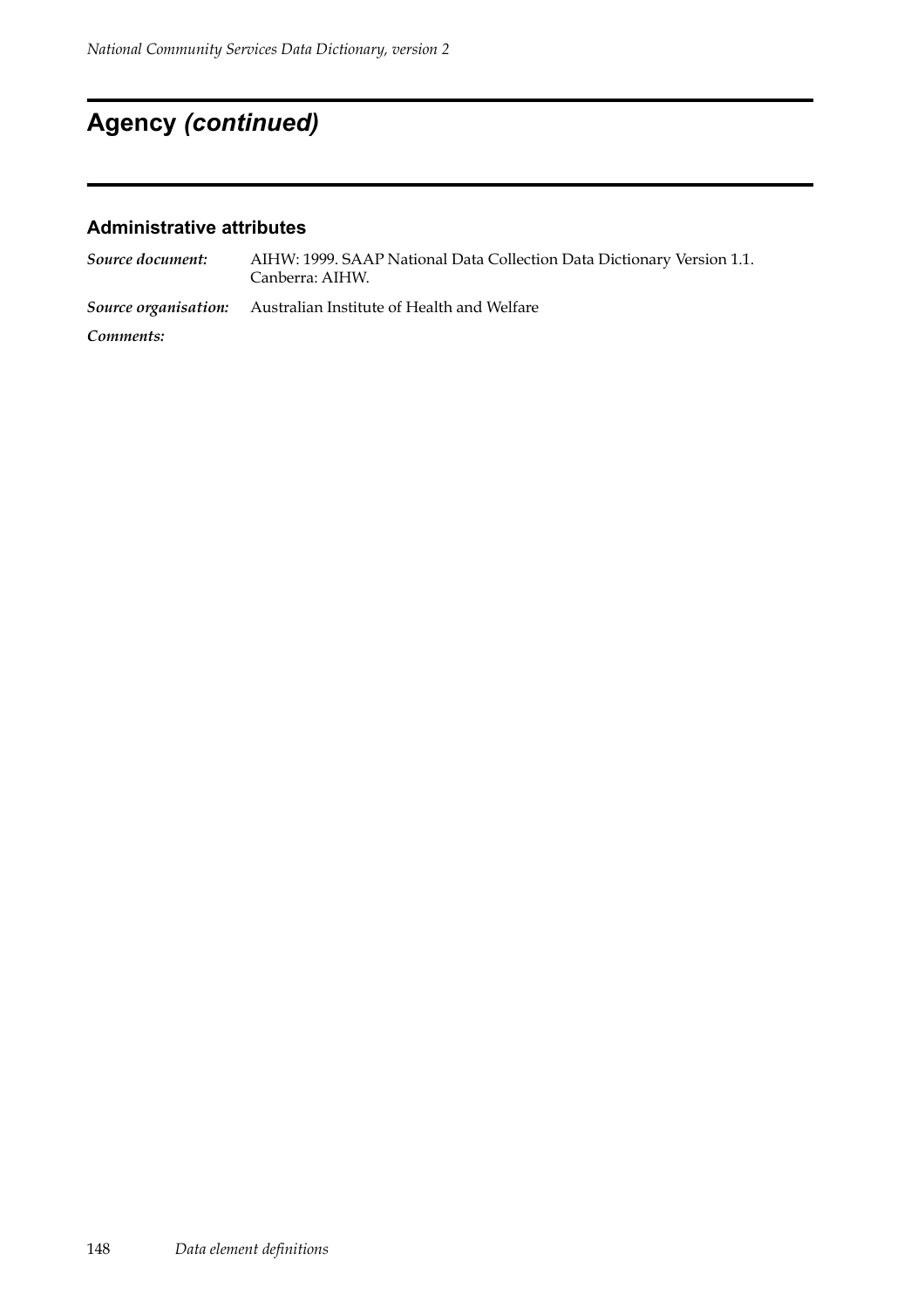# **Family**

| Revised                    | <b>Status</b>  | <b>Effective Date</b> | $ Reg.$ Auth.  | $ID$ No. |
|----------------------------|----------------|-----------------------|----------------|----------|
|                            | <b>CURRENT</b> | 1/07/2000             | <b>NCSIMG</b>  | 000517   |
| <b>NCSI Model Location</b> |                | Data Class            | <b>Version</b> |          |
| Party group/family         |                | Socio-demographic 2   |                |          |

### **Identifying and definitional attributes**

| Data element type: | <b>DATA CONCEPT</b>                                                                                                                                                                                                                                                                                                                                                                                                                                                                                                                                    |  |
|--------------------|--------------------------------------------------------------------------------------------------------------------------------------------------------------------------------------------------------------------------------------------------------------------------------------------------------------------------------------------------------------------------------------------------------------------------------------------------------------------------------------------------------------------------------------------------------|--|
| Definition:        | Two or more people related by blood, marriage (including step-relations),<br>adoption or fostering and who may or may not live together. They may form the<br>central core of support networks for individuals.                                                                                                                                                                                                                                                                                                                                        |  |
| Context:           | The 'household family' has been traditionally viewed as a building block of society<br>and it is the predominant unit reported statistically and historically. However, the<br>'household family', since it is tied to the idea of co-residence, forms only a snapshot<br>in time of related people who live in the same household. Related persons who<br>leave the central household may still participate in the lives of other family<br>members in a variety of ways, including financial, material, physical, emotional,<br>legal and spiritual. |  |
|                    | Data on families are essential elements for the study of the well being of family<br>groups and in this way for the study of the well being of individuals. They are a<br>tool for assessing the type of and level of support to which a person has access. By<br>defining the extended family as the central support network for individual,<br>support which would not have been defined as accessible to the individual using<br>the 'Household family' definition becomes apparent.                                                                |  |

#### **Relational attributes**

| Related data: | Supersedes previous data concept Family v.1. |  |
|---------------|----------------------------------------------|--|
|               | Related to the data concept, Household v.2.  |  |
|               | Related to the data elements:                |  |
|               | Family type v.2,                             |  |
|               | Household type v.2,                          |  |
|               | Marital status v.1.                          |  |

| Source document:     | McDonald, P. 1995. Families in Australia: A Socio-Demographic Perspective.<br>Melbourne: Australian Institute of Family Studies.                                                                                                                                                                              |
|----------------------|---------------------------------------------------------------------------------------------------------------------------------------------------------------------------------------------------------------------------------------------------------------------------------------------------------------|
| Source organisation: | Australian Institute of Family Studies                                                                                                                                                                                                                                                                        |
| Comments:            | This definition differs from the ABS standard. This is necessary because the ABS<br>standard is based on household collection, which is not suitable, in many<br>community services' areas. The community service definition needs to be<br>broader to incorporate families that exist outside of households. |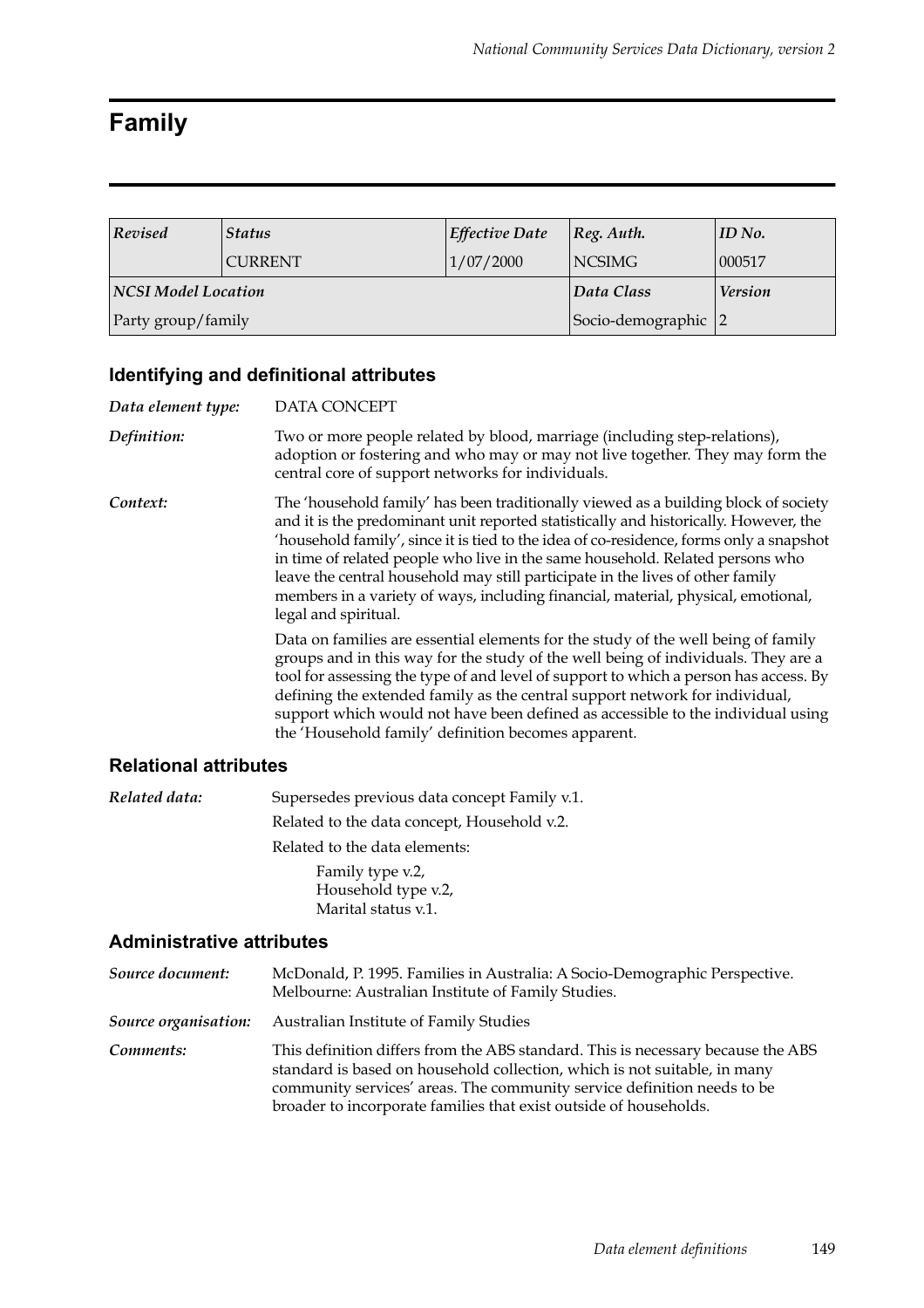## **Household**

| <b>Revised</b>             | $\left  \right. \mathit{Status}$ | <b>Effective Date</b> | $ Reg.$ Auth. | $ID$ No.       |
|----------------------------|----------------------------------|-----------------------|---------------|----------------|
|                            | <b>CURRENT</b>                   | 1/07/2000             | <b>NCSIMG</b> | 000521         |
| <b>NCSI Model Location</b> |                                  |                       | Data Class    | <b>Version</b> |
| Party group/household      |                                  | Socio-demographic 2   |               |                |

### **Identifying and definitional attributes**

| Data element type: | <b>DATA CONCEPT</b>                                                                                                                                                                                                                                                                                                                                                        |  |
|--------------------|----------------------------------------------------------------------------------------------------------------------------------------------------------------------------------------------------------------------------------------------------------------------------------------------------------------------------------------------------------------------------|--|
| Definition:        | A group of two or more related or unrelated people who usually reside in the<br>same dwelling, who regard themselves as a household and who make common<br>provision for food or other essentials for living. Or a person living in a dwelling<br>who makes provision for his or her own food and other essentials for living,<br>without combining with any other person. |  |
| Context:           | Together with Family, Household is considered one of the basic groups of social<br>aggregation. Information on household numbers and composition aids in<br>identifying groups within the population such as multiple family households or<br>the number of people living alone.                                                                                           |  |

#### **Relational attributes**

| Related data: | Superseded previous data concept Household v.1.                                             |
|---------------|---------------------------------------------------------------------------------------------|
|               | Related to the data elements:                                                               |
|               | Household type v.2,<br>Family (concept) v.2,<br>Family type v.2, and<br>Marital status v.1. |
|               |                                                                                             |

| Source document:     | ABS: 1995. Standards for Statistics on Families. Catalogue No. 1286.0. Canberra:<br>AGPS.                                                                                                  |
|----------------------|--------------------------------------------------------------------------------------------------------------------------------------------------------------------------------------------|
|                      | ABS: 1995 (as amended). Directory of Concepts and Standards for Social, Labour<br>and Demographic Statistics. Catalogue No. 1361.30.001 (Statistical Concepts<br>Library). Canberra: AGPS. |
| Source organisation: | Australian Bureau of Statistics                                                                                                                                                            |
| Comments:            |                                                                                                                                                                                            |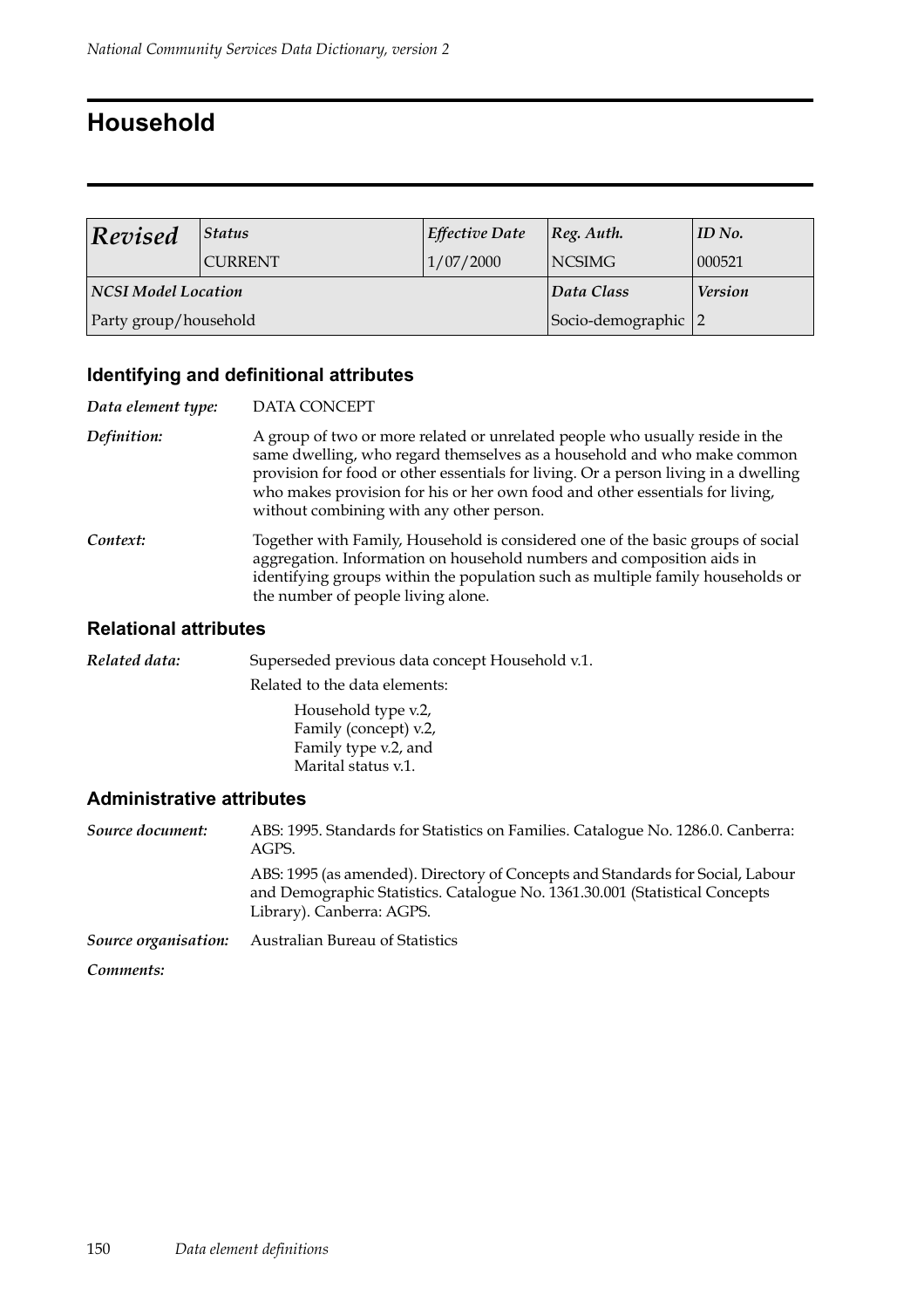# **Target group**

| Revised                    | <b>Status</b>  | <b>Effective Date</b> | Reg. Author.  | ID No.         |
|----------------------------|----------------|-----------------------|---------------|----------------|
|                            | <b>CURRENT</b> | 1/07/2000             | <b>NCSIMG</b> | 000537         |
| <b>NCSI Model Location</b> |                |                       | Data Class    | <b>Version</b> |
| Party group/target group   |                | Cross-Program         |               |                |

### **Identifying and definitional attributes**

| Data element type:               | <b>DATA ELEMENT</b>                                                                                                                                                                                                                                                                                                                                                                                                                                        |  |  |
|----------------------------------|------------------------------------------------------------------------------------------------------------------------------------------------------------------------------------------------------------------------------------------------------------------------------------------------------------------------------------------------------------------------------------------------------------------------------------------------------------|--|--|
| Definition:                      | The target group is a group of people with a particular characteristic or set of<br>characteristics which, a particular community services program/service seeks to<br>assist. Target groups may relate to population groups or communities, families/<br>households, individuals, organisations or labour force groups. Characteristics<br>may include age, cultural identity, geographic location, specific needs and other<br>relevant characteristics. |  |  |
| Context:                         | Target group is used in describing community services agencies, in service<br>planning and in comparing community needs and service availability.                                                                                                                                                                                                                                                                                                          |  |  |
|                                  | <b>Relational and representational attributes</b>                                                                                                                                                                                                                                                                                                                                                                                                          |  |  |
| Datatype:                        | Numeric<br>Representational form:<br><b>CODE</b>                                                                                                                                                                                                                                                                                                                                                                                                           |  |  |
| Field size:                      | Min. 3<br>Max.<br>Representational layout: NNN<br>3                                                                                                                                                                                                                                                                                                                                                                                                        |  |  |
| Data domain:                     | A classification of community services target groups is contained in the<br>National Classifications of Community Services (currently Version 1.0, but to be<br>revised and updated in 2001). To meet program or service specific needs, the<br>categories used in individual data collections may be more detailed than those<br>in the target group classification but they should always be mappable to<br>categories in this classification.           |  |  |
| Guide for use:                   |                                                                                                                                                                                                                                                                                                                                                                                                                                                            |  |  |
| Collection methods:              |                                                                                                                                                                                                                                                                                                                                                                                                                                                            |  |  |
| Related data:                    | Supersedes previous data element Target group v.1.                                                                                                                                                                                                                                                                                                                                                                                                         |  |  |
| <b>Administrative attributes</b> |                                                                                                                                                                                                                                                                                                                                                                                                                                                            |  |  |
| Source document:                 | AIHW: 1997. National Classifications of Community Services. version 1.0.<br>Catalogue No. HWI 7. Canberra: AIHW.                                                                                                                                                                                                                                                                                                                                           |  |  |
| Source organisation:             | Australian Institute of Health and Welfare                                                                                                                                                                                                                                                                                                                                                                                                                 |  |  |
| Comments:                        | Should be supported by data items delineating the individual characteristics<br>that define the target population, such as Sex, Country of birth, etc.                                                                                                                                                                                                                                                                                                     |  |  |
|                                  | At the present time very little community services data are classified to target<br>groups but implementations of this classification is under active consideration<br>by the National Community Services Data Committee.                                                                                                                                                                                                                                  |  |  |